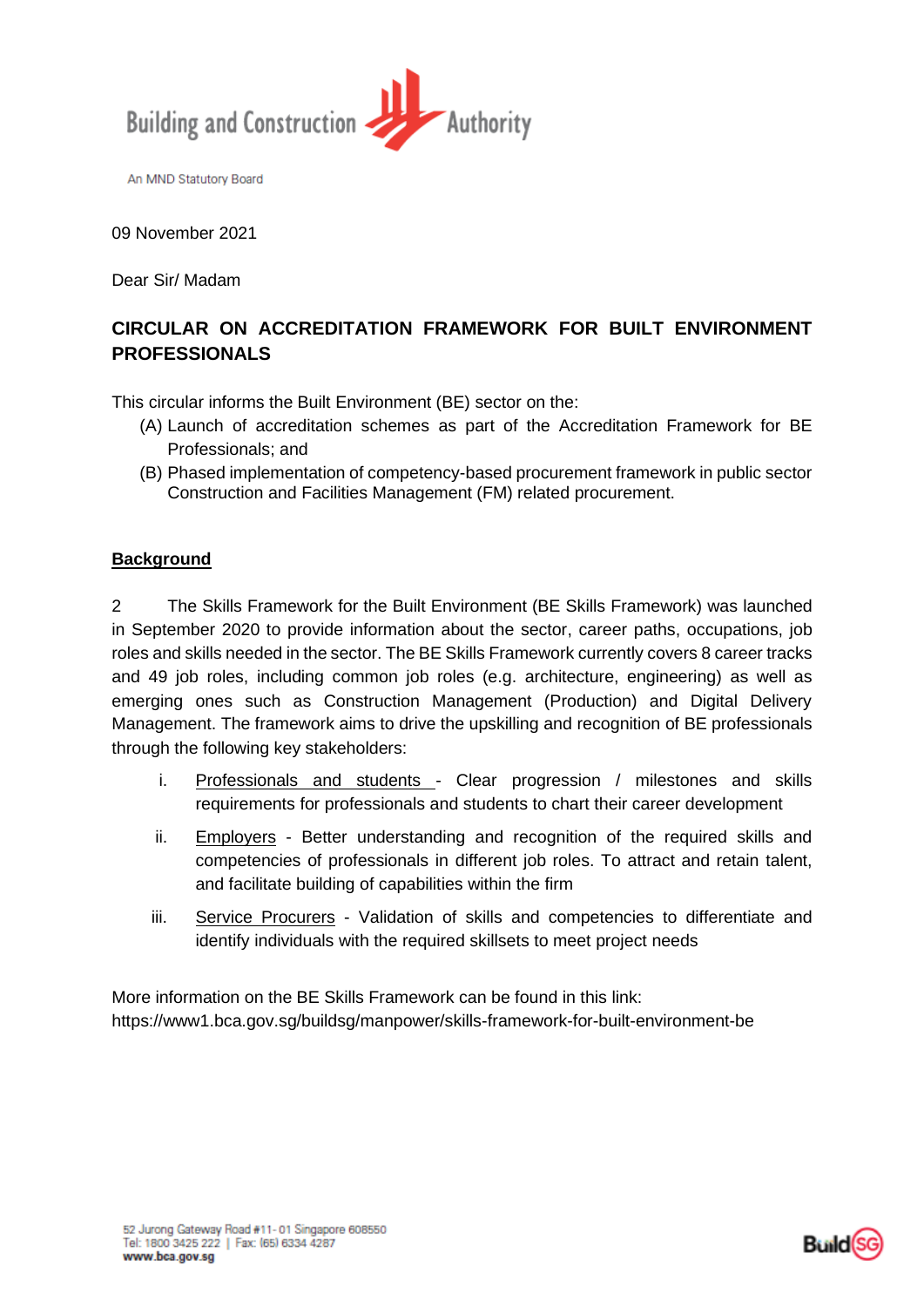## **Launch of Accreditation Schemes as part of the Accreditation Framework for BE Professionals**

3 To support the BE Skills Framework, accreditation schemes for BE professionals adopt a standardised approach to validate and recognise the skillsets and competencies. The various accreditation schemes will progressively be launched by Accrediting Bodies. So far, the following accreditation schemes have been launched or will be launched soon:

| <b>Career Track by Accrediting Body</b>                | <b>Status</b>        |
|--------------------------------------------------------|----------------------|
| <b>Construction Management Track</b>                   | Launched in Aug 2021 |
| by Singapore Contractors Association Ltd (SCAL)        |                      |
| <b>Digital Delivery Management Track</b>               | Launched in May 2021 |
| by buildingSMART Singapore (bSS)                       |                      |
| <b>Project Management Track</b>                        | Launched in Nov 2020 |
| by Society of Project Managers (SPM)                   |                      |
| <b>Quantity Surveying Track</b>                        | Pending Launch       |
| by Singapore Institute of Surveyors and Valuers (SISV) |                      |

4 The accreditation schemes are governed by a robust system to ensure they meet the service procurers' needs, and the standards are aligned across the different professional disciplines. A panel comprising representatives from key public and private developers will oversee the framework and:

- i. Establish and coordinate the accreditation standards across all disciplines;
- ii. Review proposals submitted by Accrediting Bodies; and
- iii. Endorse the accreditation schemes that have met the accreditation criteria.

#### **Moving towards competency-based procurement**

5 With the accreditation schemes progressively launched, public sector construction and FM procurement will also move towards competency-based procurement in phases.

6 Phase 1. Government agencies would recognise accreditation as an *alternative* to academic qualification and years of experience in the following areas (See Annex A for examples).

- i. Tender specification requirements which specify the minimum required experience of key project team members
- ii. Tender evaluation criteria which evaluate the strength and competencies of the project team proposed by the tenderer

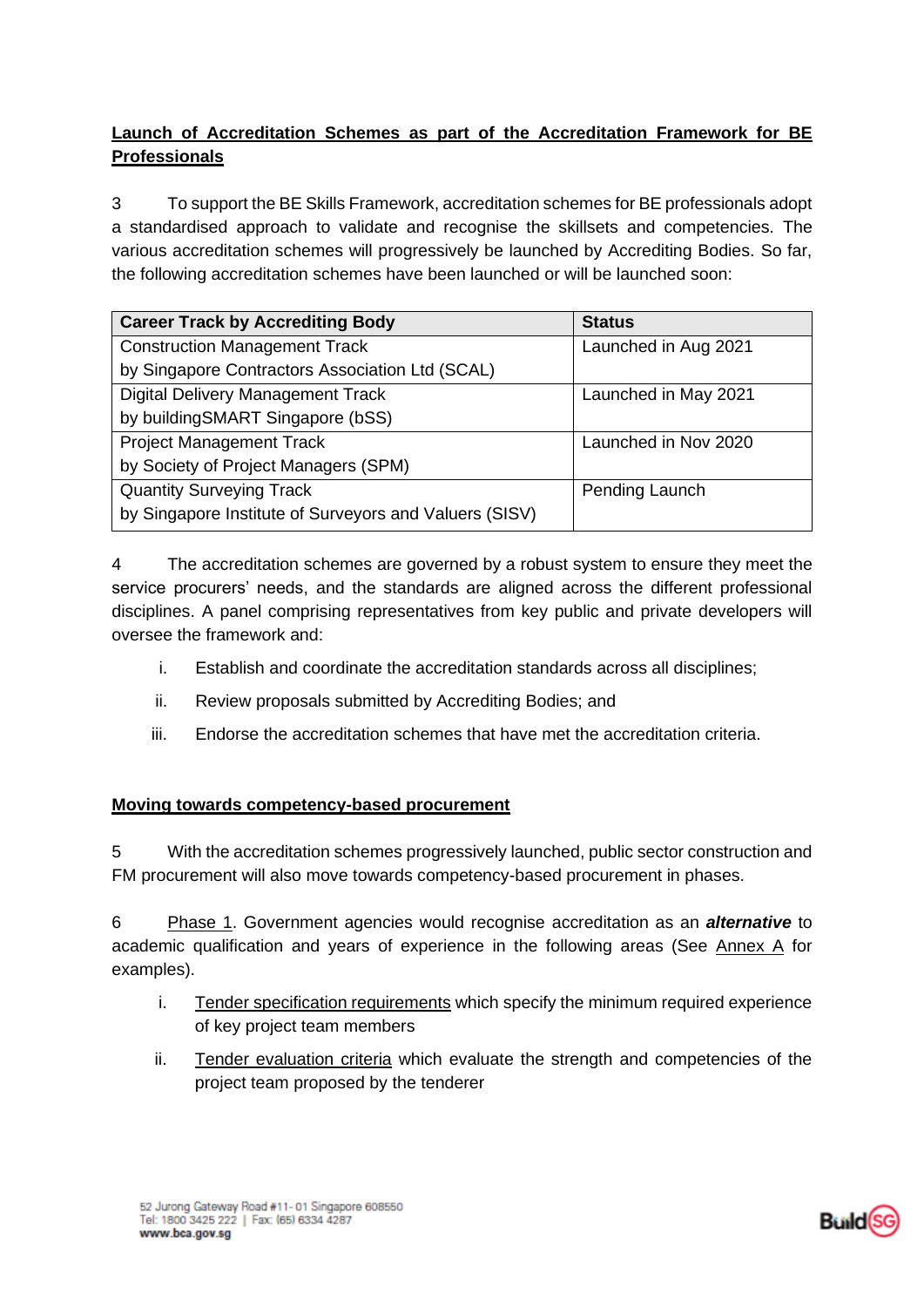7 Similarly, BCA is also reviewing the personnel requirements to recognise accreditation as an alternative qualification in the Contractors Registration System (CRS) and Public Sector Panels of Consultants (PSPC) listing. We will share more information when they are ready.

8 Phase 2. Depending on the BE sector's readiness (e.g. when there is a critical mass of accredited personnel built up), BCA will review with Government agencies to fully implement the recognition of accredited personnel as a *default* requirement in tender specification, tender evaluation and firms registration requirements under the PSPC and CRS.

## **Adoption of accreditation as part of firms' capability building efforts**

9 *BCA also seeks firms' support in adopting accreditation as part of your firms' capability building efforts and encourage your employees to be accredited in the relevant schemes*. Through accreditation, employees get to upskill, keep up with the industry demands, acquire relevant skills and at the same time validate their skills and competencies. This provides a sense of progression in career for the employees and further firms' human resource practices.

### **Information on accreditation schemes**

10 Details and updates on the accreditation schemes can be obtained on BCA's website at [https://go.gov.sg/bca-accreditation-framework-be-professionals.](https://go.gov.sg/bca-accreditation-framework-be-professionals) For clarification on this circular, please send them to [BCA\\_PPD@bca.gov.sg.](mailto:BCA_PPD@bca.gov.sg)

Thank you.

Yours faithfully

Ang Lian Aik Group Director, Business Development Group Building and Construction Authority

(Transmitted via email)